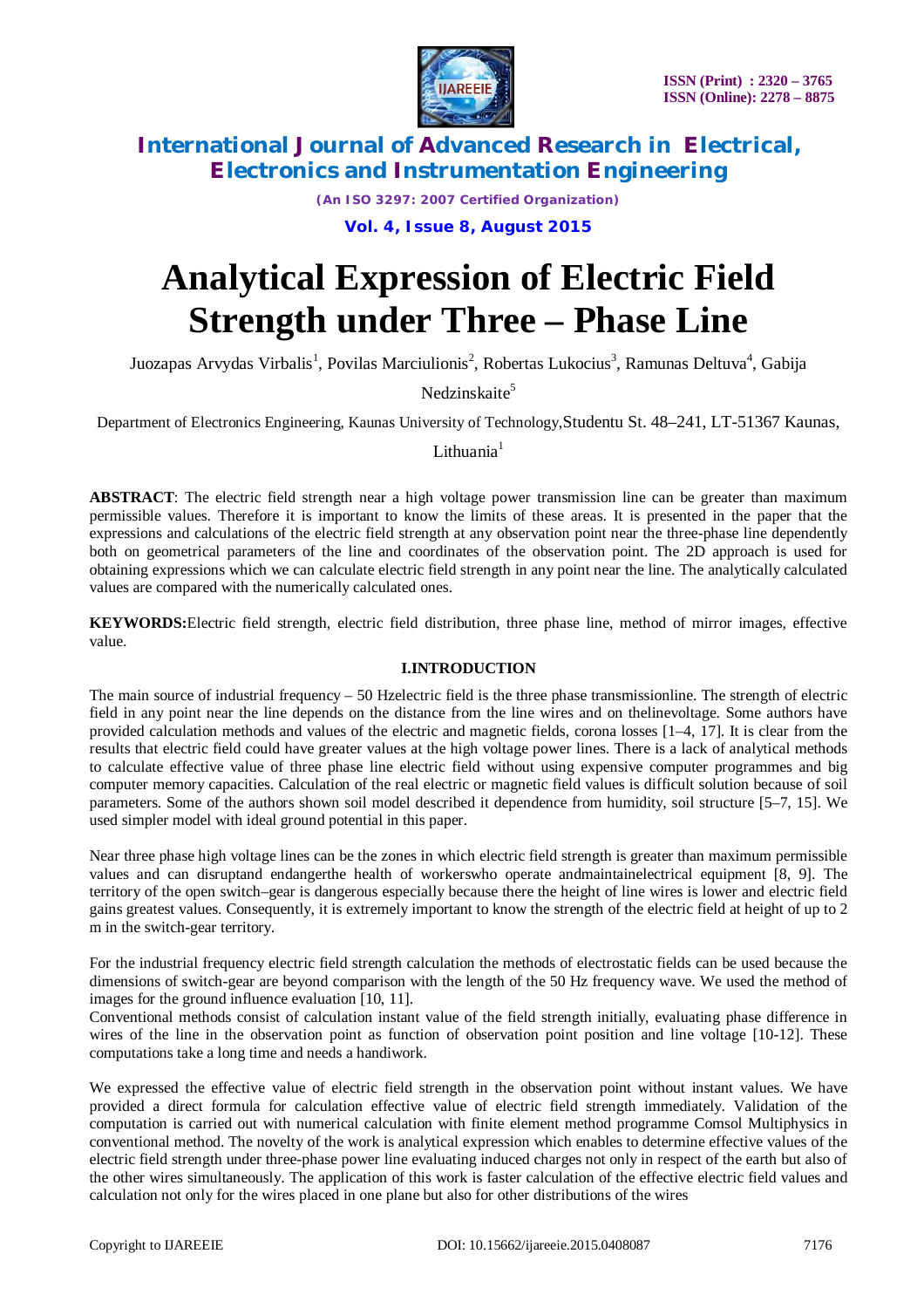

*(An ISO 3297: 2007 Certified Organization)*

**Vol. 4, Issue 8, August 2015**

#### **II.ELECTRIC FIELD STRENGTH GENERATED UNDER THREE-PHASE POWER LINE**

Geometry of the power line and observation point above the ground is presented in the Fig. 1. Thelineconsists of threeequalandparallel to the groundstretchedconductors. Wires of the line have linear charges densities  $\tau_i$  ( $i=$ A, B, C). Real wires have little sag. We suppose that wires are straight and perform the analysis for line arranged in the height *h* equal to distance to the ground to the point of the real wires maximal sag [10]. Therefore two dimensional problems can be solved.

The distance of the three-phase conductors from the earth's surface is the same and equal to *h*. Then the distance from the images will approximately be *h '=h.* Height of theobservation point*M*of is*yM*. We assume that the ground is plane and smooth. The linear charge densities images of any line have the same values and opposite signs:  $\tau_A = -\tau_A$ ,  $\tau_B = -\tau_B$ and  $\tau_{\rm C}$ <sup>'</sup>= $-\tau_{\rm C}$ .

The value of the electric field strength  $E_i$  (*i*=A, B, C, A', B', C') is generated by any of the charges with densities  $\tau_i$  or  $\tau_i'$ can be calculated using the following equation [12]:

$$
E_i = \frac{\pm \tau_i}{2\pi\varepsilon_i\varepsilon_0} \cdot \frac{1}{r_i};\tag{1}
$$

where  $\varepsilon_0 = 8.85 \cdot 10^{-12}$  F/m – dielectric constant,  $\varepsilon_r$  – relative dielectric constant;  $r$  – the distance between the charge and the observation point.



Fig. 1.Linear charge densities and their mirror images of the three phase power line. Components of the electric field strength generated at the point M by different linear charge densities.

The field is two dimensional because it equals along the line and there is no variation at the z axis.

### **III.CALCULATION OF THE ELECTRIC FIELD STRENGTH EFFECTIVE VALUE AT THREE PHASE LINE**

Vector of the electric field strength generated by the three-phase line (Fig. 1) can be expressed as follows:  $E = E_{A} + E_{B} + E_{C}$ ;  $\hspace{2.5cm}$ ; (2)

where $E_A$ ,  $E_B$ ,  $E_C$ the electric field strength generated by phases conductors A, B, C linear charges and its images. Because the field is two-dimensional we express the x and y components of electric field strength,  $E_x$  and  $E_y$ , in the observation point M separately. Any field strength component is created by the positive and by the negative charge. Components created by wire linear charge we note as  $E_{(+)}$  and created by image charge we note as  $E_{(-)}$ . Therefore, we can write:

| $E_x = E_{x(+)} + E_{x(-)}$ , | (3) |
|-------------------------------|-----|
| $E_y = E_{y(+)} + E_{y(-)}$   | (4) |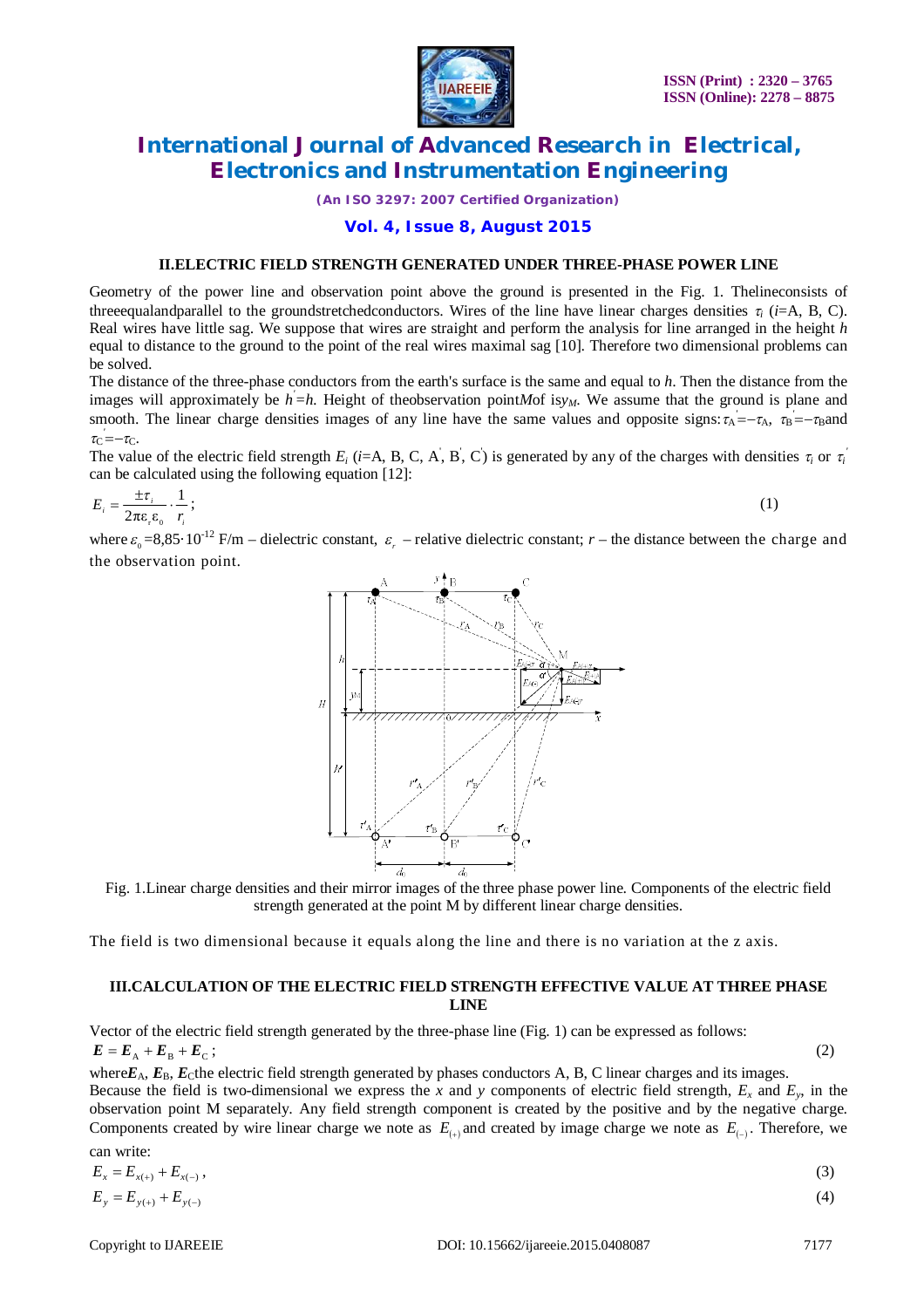

*(An ISO 3297: 2007 Certified Organization)*

#### **Vol. 4, Issue 8, August 2015**

and  

$$
E = \sqrt{E_x^2 + E_y^2}
$$
 (5)

Value of electric field strength at point M generated of the phase wires A, B, Caccording to the (1) can be expressed as follows:

$$
E_{\mathbf{A}(+)} = \frac{\tau_{\mathbf{A}}}{2\pi\varepsilon_0\varepsilon_r r_{\mathbf{A}}}
$$
 and  $E_{\mathbf{A}(-)} = \frac{-\tau'_{\mathbf{A}}}{2\pi\varepsilon_0\varepsilon_r r_{\mathbf{A}}'}$ , (6)

$$
E_{\mathbf{B}(+)} = \frac{\tau_{\mathbf{B}}}{2\pi\varepsilon_0 \varepsilon_r r_{\mathbf{B}}} \text{ and } E_{\mathbf{B}(-)} = \frac{-\tau'}{2\pi\varepsilon_0 \varepsilon_r r_{\mathbf{B}}'}
$$
\n<sup>(7)</sup>

$$
E_{\mathcal{C}(+)} = \frac{\tau_{\mathcal{C}}}{2\pi\varepsilon_0\varepsilon_r r_{\mathcal{C}}}
$$
 and 
$$
E_{\mathcal{C}(-)} = \frac{-\tau'_{\mathcal{C}}}{2\pi\varepsilon_0\varepsilon_r r_{\mathcal{C}}'};
$$
 (8)

where  $r_{A,B,C}$  are the distances from the point M to the phases A, B, C and  $r'_{A,B,C}$  to the its images.  $\tau_{A,B,C}$  and  $\tau'_{A,B,C}$  are

linear charge densities generated on the phases A, B, C wires and its images, correspondingly.

Values of the components *x* and *y* of the electric field strength  $E_{A(+)}$  and  $E_{A(-)}$ ,  $E_{B(+)}$  and  $E_{B(-)}$ ,  $E_{C(+)}$  and  $E_{C(-)}$  from the Fig. 1 can be calculated as follows:

$$
E_{A(+)x} = E_{A(+)} \cos \alpha_A
$$
 and  $E_{A(-)x} = E_{A(-)} \cos \alpha'_A$ , (9)

$$
E_{A(+)y} = E_{A(+)} \sin \alpha_A \text{ and } E_{A(-)y} = E_{A(-)} \sin \alpha'_A,
$$
\n(10)

Angles  $\alpha_i$ , *i*=A, A', are showed in the Fig. 1. Accordingly with Fig. 1 values of the angle:

$$
\alpha_A = \arctan\frac{d_0 + x_M}{(h - y_M)}, \ \alpha'_A = \arctan\frac{d_0 + x_M}{(h + y_M)},\tag{11}
$$

Distances between linear charge and observation point M  $r_i$ ,  $i = A$ , A' can be calculated as follows:

$$
r_A = \sqrt{(h - y_M)^2 + (x_M + d_0)^2}
$$
,  $r'_A = \sqrt{(h + y_M)^2 + (x_M + d_0)^2}$ ,  
where  $h$  - distance between power line wires plane and the observation point M;  $d_0$  - distance between wires of

phases A and B same as between wires of phases B and C,  $y_M$  and  $x_M$  are in  $x$  and  $y$  coordinates. Calculations for phase B and C are performed in the same way.

Accordingly to equations (3) and (4) the components  $E_x$  and  $E_y$  can be calculated as follows [10]:

$$
E_x = E_{A(+)x} + E_{A(-)x} + E_{B(+)x} + E_{B(-)x} + E_{C(+)x} + E_{C(-)x},
$$
  
\n
$$
E_y = E_{A(+)y} + E_{A(-)y} + E_{B(+)y} + E_{B(-)y} + E_{C(+)y} + E_{C(-)y}.
$$
\n(12)

$$
E_{y} = E_{A(+)y} + E_{A(-)y} + E_{B(+)y} + E_{B(-)y} + E_{C(+)y} + E_{C(-)y}.
$$

Substituting equations  $(6) - (10)$  we can write:

$$
E_x = \frac{1}{2\pi\varepsilon_r\varepsilon_0} \left(\tau_A C_A + \tau_B C_B + \tau_C C_C\right),\tag{14}
$$

$$
E_{y} = \frac{1}{2\pi\epsilon_{r}\epsilon_{0}} \left(\tau_{A}S_{A} + \tau_{B}S_{B} + \tau_{C}S_{C}\right)
$$
\n(15)

Where A A A  $A = \frac{\sin \alpha_A}{r} - \frac{\sin \alpha_B}{r}$  $C_A = \frac{\sin \alpha_A}{r_A} - \frac{\sin \alpha_{A'}}{r_A'}$  and A A A  $A = \frac{\cos \alpha_A}{\sin \alpha} + \frac{\cos \alpha_B}{\cos \alpha}$  $S_A = \frac{\cos \alpha_A}{r_A} + \frac{\cos \alpha_{A'}}{r_A'}$ .

Potentials of the wires  $V_i(i=A, B, C)$ can be related with charge densities  $\tau_i$  (*i*=A, B, C) by Maxwell's equations which we can express in matrix:  $[\tau_i] = [\beta_i] \cdot [V_i],$  (16)

where:

$$
\tau_i = \begin{vmatrix} \tau_A \\ \tau_B \\ \tau_C \end{vmatrix}, \ \beta_i = \begin{vmatrix} \beta_{11} & \beta_{12} & \beta_{13} \\ \beta_{21} & \beta_{22} & \beta_{23} \\ \beta_{31} & \beta_{32} & \beta_{33} \end{vmatrix}, \ \ v_i = \begin{vmatrix} V_A \\ V_B \\ V_C \end{vmatrix},
$$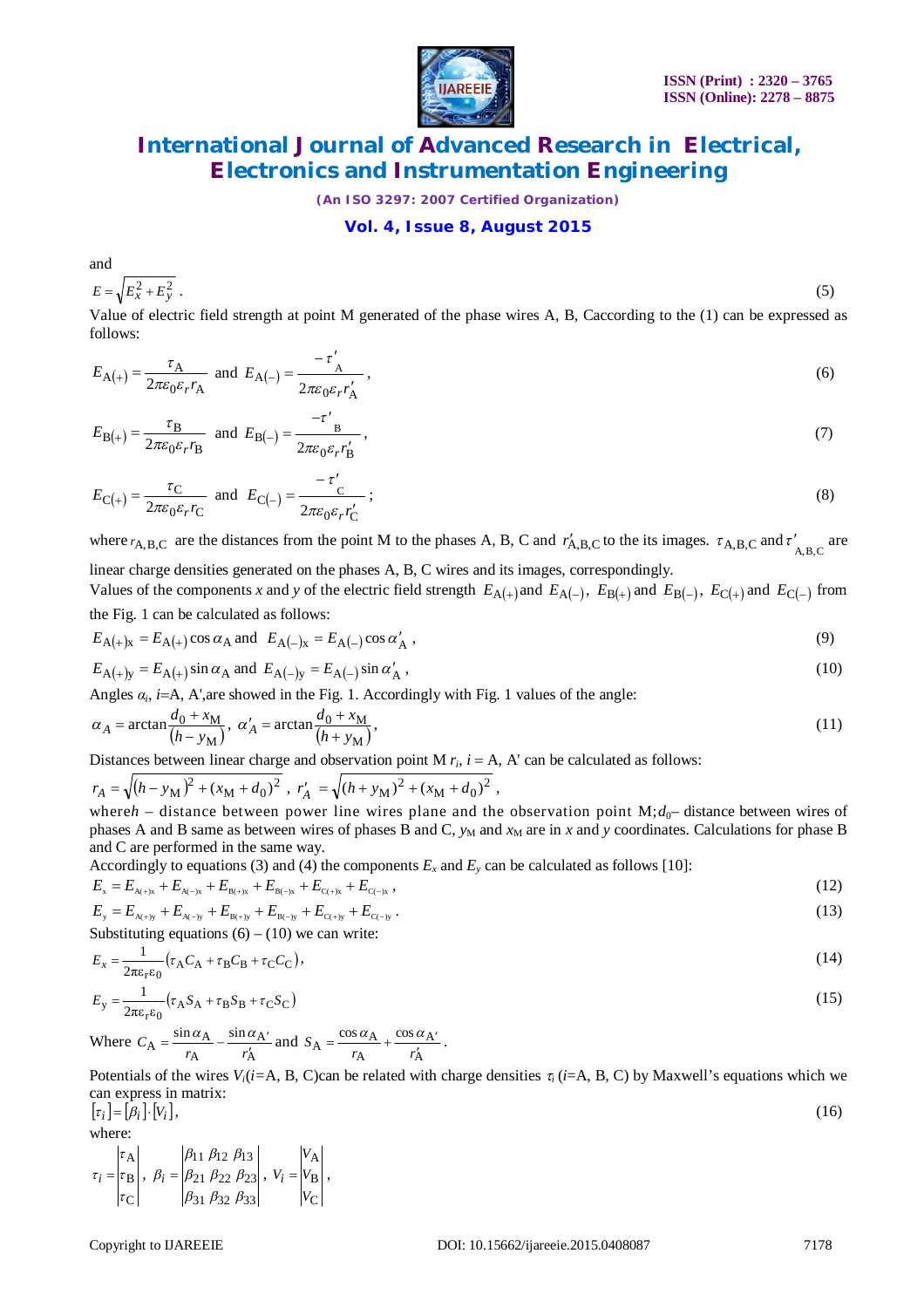

*(An ISO 3297: 2007 Certified Organization)*

### **Vol. 4, Issue 8, August 2015**

where $\beta_{kn}(k=1, 2, 3; n=1, 2, 3)$  are capacitance coefficients. They can be expressed via coefficients of the potential  $\alpha_{kn}$  $(k=1, 2, 3; n=1, 2, 3)$  evaluating  $[\beta] = [\alpha]^{-1}$  as follows:

$$
\beta_{kn} = \frac{\det \alpha_{kn}}{\det \alpha} \,. \tag{17}
$$

Potential coefficients are expressed via the geometrical parameters [11]. Coefficients  $a_1 = a_2 = a_3$  can be found from the following equation:

$$
\alpha_{11} = \frac{1}{2\pi\varepsilon_1\varepsilon_0} \cdot \ln \frac{2 \cdot h}{r};\tag{18}
$$

coefficients $\alpha_{12} = \alpha_{21} = \alpha_{23} = \alpha_{32}$  can be found as follows:

$$
\alpha_{12} = \frac{1}{2\pi\varepsilon_{\rm r}\varepsilon_0} \cdot \ln \frac{a_{\rm AB'}}{a_{\rm AB}}; \tag{19}
$$

where $a_{AB} = a_{BC}$  is the distance between the wire phases A and B, whereas  $a_{AB}$  is the distance between the phase A wire and the image B' of the phase B wire.

Coefficients  $\alpha_{13} = \alpha_{31}$  can be calculated in this way:

$$
\alpha_{13} = \frac{1}{2\pi\varepsilon_1\varepsilon_0} \cdot \ln \frac{a_{AC'}}{a_{AC}}; \tag{20}
$$

where $a_{AC}$  is the distance between the wire phases A and C, whereas  $a_{AC}$  is the distance between the phase A wire and the image C' wire of the phase C. All coefficients are counted in the same way to get coefficient matrix. Potentials of the wires can be expressed as follows [10]:

$$
\begin{cases}\nV_{\text{A}} = U_{\text{m}} \sin \omega t; \nV_{\text{B}} = U_{\text{m}} \sin(\omega t - 120^0) \nV_{\text{C}} = U_{\text{m}} \sin(\omega t + 120^0)\n\end{cases};
$$
\n(21)

where $U_m$  is amplitude of phase voltage. Effective value of the electric field could be found from:

$$
E_{\rm rms} = \sqrt{\frac{1}{T} \int_{0}^{T} E^{2}(t) dt} = \sqrt{\frac{1}{T} \int_{0}^{T} E_{x}^{2}(t) dt + \frac{1}{T} \int_{0}^{T} E_{y}^{2}(t) dt};
$$
\n(22)

Substituting equation (14) to spread the electric field strength in to *x* direction:

$$
E_{\chi}^{2} = \tau_{\rm A}^{2} C_{\rm A}^{2} + \tau_{\rm B}^{2} C_{\rm B}^{2} + \tau_{\rm C}^{2} C_{\rm C}^{2} + 2 \tau_{\rm A} C_{\rm A} \tau_{\rm B} C_{\rm B} + 2 \tau_{\rm A} C_{\rm A} \tau_{\rm C} C_{\rm C} + 2 \tau_{\rm B} C_{\rm B} \tau_{\rm C} C_{\rm C}
$$
\n(23)

Linear charge density from the equation (23) could be written:

$$
\tau_{A}^{2} = (\beta_{11}V_{A} + \beta_{12}V_{B} + \beta_{13}V_{C}) = \beta_{11}^{2}V_{A}^{2} + \n+ \beta_{12}^{2}V_{B}^{2} + \beta_{13}^{2}V_{C}^{2} + 2\beta_{11}V_{A}\beta_{12}V_{B} +
$$
\n(24)

+ 
$$
2\beta_{11}V_A\beta_{13}V_C
$$
 +  $2\beta_{12}V_B\beta_{13}V_C$ 

It is clear from the equations (24, 25, 31) that only voltage depends from time. To calculate  $E_{\rm rms}$  in the equation (23) variables *V* must be found with integration.  $\mathbf{r}$ 

$$
V_{\rm A}^2 = \frac{1}{T} \int_0^1 U_{\rm m} \sin^2 \omega t \, dt = 0.5 \, U_{\rm m}^2 \, ; \tag{25}
$$

$$
V_{\rm A}V_{\rm B} = \frac{1}{T} \int_0^T U_{\rm m}^2 \sin \omega t \sin (\omega t - 120) \mathrm{d}t = -0.25 U_{\rm m}^2 \tag{26}
$$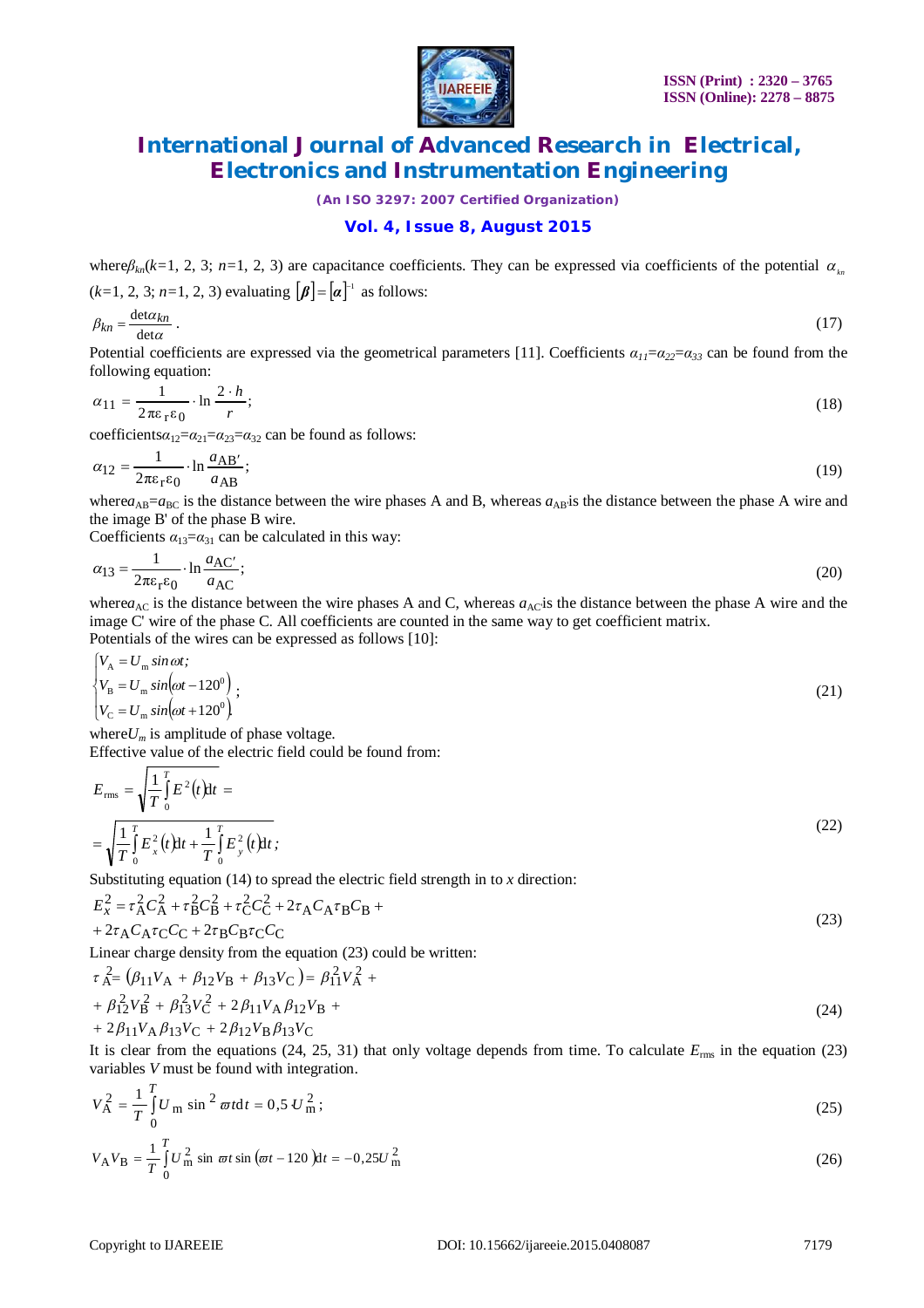

*(An ISO 3297: 2007 Certified Organization)*

### **Vol. 4, Issue 8, August 2015**

It must be noted that  $V_A^2 = V_B^2 = V_C^2 = 0.5U_m^2$  and  $V_A V_B = V_A V_C = V_B V_C = -0.25U_m^2$ . Calculations of linear charge density and potentials of the wires to the other phases are performed in the same way. Substituting equations (22) – (26) and considering that  $\beta_{11} = \beta_{31}$ ,  $\beta_{23} = \beta_{32} = \beta_{12} = \beta_{21}$  and  $\beta_{13} = \beta_{31}$  we can write final

equation for three phase power line (fig. 1):

$$
E_{\rm rms} = \frac{U_{\rm m}}{\sqrt{2}} \sqrt{\frac{((C_{\rm A}^2 + S_{\rm A}^2 + C_{\rm C}^2 + S_{\rm C}^2) \cdot \mathbf{K}_{\beta_{\rm A}} + (C_{\rm B}^2 + S_{\rm B}^2)}{\mathbf{K}_{\beta_{\rm B}} + (C_{\rm A}C_{\rm B} + C_{\rm B}C_{\rm C} + S_{\rm A}S_{\rm B} + S_{\rm B}S_{\rm C})}},
$$
\n(27)

where coefficients:

 $(\beta_{11}^2+\beta_{12}^2+\beta_{13}^2-\beta_{11}\beta_{12}-\beta_{11}\beta_{13}-\beta_{12}\beta_{13})$ 2 13 2  $\mathbf{K}_{\beta_{\rm A}} = (\beta_{11}^2 + \beta_{12}^2 + \beta_{13}^2 - \beta_{11}\beta_{12} - \beta_{11}\beta_{13} - \beta_{12}\beta_{13})$ ;  $(\beta_{21}^2 + \beta_{22}^2 + \beta_{23}^2 - \beta_{21}\beta_{22} - \beta_{21}\beta_{23} - \beta_{22}\beta_{23})$ 23 2  $\mathbf{K}_{\beta_{\text{B}}} = (\beta_{21}^2 + \beta_{22}^2 + \beta_{23}^2 - \beta_{21}\beta_{22} - \beta_{21}\beta_{23} - \beta_{22}\beta_{23})$ ;  $K_{\beta_{AB}} = (\beta_{22} - \beta_{21}) \cdot (2\beta_{22} - \beta_{31} - \beta_{11});$  $\mathbf{K}_{\beta_{AC}} = 2(\beta_{11} - \beta_{12}) \cdot (\beta_{13} - \beta_{12}) - (\beta_{11} + \beta_{13})^2$ .

#### **IV.RESULTS AND DISCUSSION**

All calculations are carried out with Matlab program package. Calculations are executed with amplitude of phase voltage  $U_m=1$  V, all other values of the electric field effective value could be found by multiplying with desired value of power line potential.

Model (Fig. 1) is assumed as electric power line in open switch-gear station where electric field values may be exceeded. Distance from the surface of the earth's to the wires is 6.5 m. Distance between the wires is 4.5 m. Height of the observation point M is 1.8 m. Frequency is 50 Hz. Calculations are made from –10 to 10 meters from the centre of the coordinates. Results are shown in Fig. 2.

Effective value of the electric field strength could be calculated in any point of the field with this method.



Figure 2.Effective values of the electric field strength

It is clear from the Fig. 2 that the highest values of electric field are reached under A and C phase (Fig. 1) wires and the values are equal. The smallest values in the power line zone is reached in the middle wire B. Electric field effective values steadily decreases receding from the power line.

Validation of the computation is carried out with numerical calculation with finite element method programme package Comsol Multiphysics in conventional method, using electrostatic module. Calculations are performed every 10 degrees with varying boundary conditions of power line wires potentials. Potentials are calculated from (21) equations. Total effective value of the electric field is determined by Eq. 28: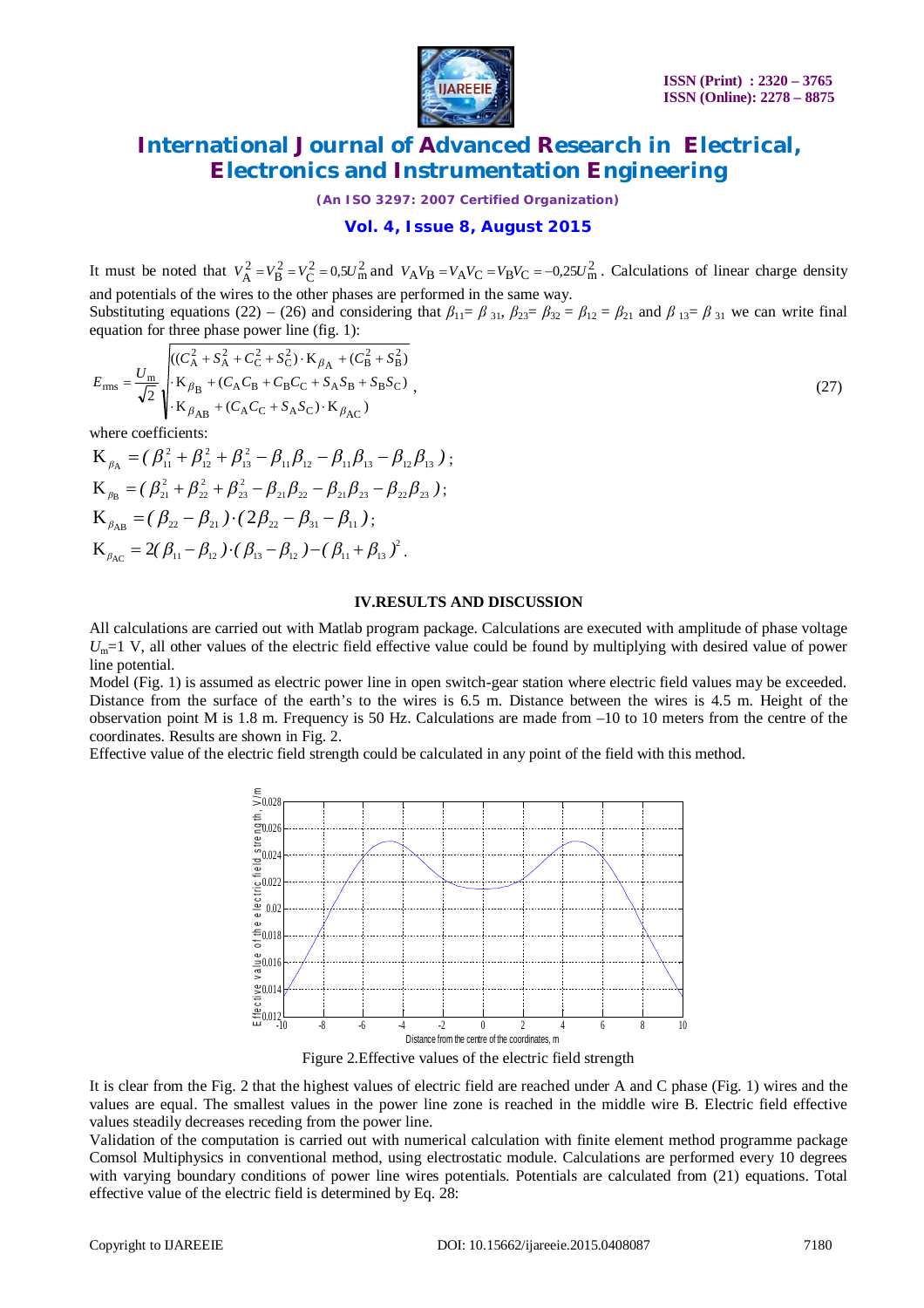

*(An ISO 3297: 2007 Certified Organization)*

### **Vol. 4, Issue 8, August 2015**

$$
E_{\rm rms} = \sqrt{\frac{1}{T} \sum_{1}^{n} E_n^2 \Delta t};
$$
\n(28)

Height of the observation point M is 1.8 m, d*i*stance from the centre of the coordinates is from -10 to 10 meters. Real electric field values are ten times higher because of the model was made 10 times smaller.

Validation of analytical calculation with numerical method was performed at the three important points which are located directly under the wires ( $x = -4.5, 0, 4.5$  m). Analytical solution values is calculated without capacitance (coefficients  $\alpha_{12}$ ,  $\alpha_{13}$ ,  $\alpha_{21}$ ,  $\alpha_{23}$ ,  $\alpha_{31}$ ,  $\alpha_{32}$  equal to zero) because of numerical calculation was performed without capacitance. Effective values of the electric field strength calculated without evaluating capacitance by analytical method is shown in Fig. 3.



Figure 3.Effective values of the electric field strength calculated with analytical method without evaluating capacitance

The calculated effective values of the electric field with analytical method are 0.0235, 0.019, 0.0235. The values calculated by numerical method with (Eq. 28) are 0.0241, 0.0194, 0.0241. Percentage difference is 2.5 % and 2.1 % accordingly. Difference could be due to the numerical calculation are performed by 10 degrees and analytical expression is made by assumption that linear charges are in the middle of the wire.

### **V.CONCLUSION**

The expression for calculation of electric field strength created by power transmission line in any observation point has been obtained in the study. The electric field strength created by unite potential is expressed via the geometrical parameters of line and observation point coordinates.

The highest values of electric field are reached under A and C phase wires and these values are equal. The smallest value is reached under the middle wire B in the power line zone. The effective values of electric field steadily decrease to receding from the power line.

The advantage of this method is the calculations carried out simultaneously. As result of this, induction could be estimated as well. There are some limitations that the model only works in two dimensions and couldn't estimate influence of the pylons which are situated nearby. It is lacking of real soil influence evaluation for real model

### **REFERENCES**

- [1] J.R. Stewart, L.J. Oppel, R.J. Richeda. Corona and Field Effects Experience on an Operating Utility Six-Phase Transmission Line. IEEE Transactions on Power Delivery, Vol. 13, No. 4, October 1998, p. 1363-1369. [Online]. Available: http://dx.doi.org/10.1109/61.714509
- [2] A. Semlyen, D. Shirmohammadi. Calculation of induction and magnetic field effects of three pase overhead lines above homogeneous earth. IEEE Transactions on Power Apparatus and Systems, Vol. PAS-101, No. 8 August 1982, p. 2747-2754. [Online]. Available: http://dx.doi.org/10.1109/TPAS.1982.317646
- [3] C. P. Nicolaou, A. P. Papadakis, P. A. Razis, G. A. Kyriacou, John N. Sahalos. Simplistic numerical methodology for magnetic field prediction in open air type substations. Electric Power Systems Research 81, 2011, p. 2120– 2126. [Online]. Available: http://dx.doi.org/10.1016/j.epsr.2011.08.003